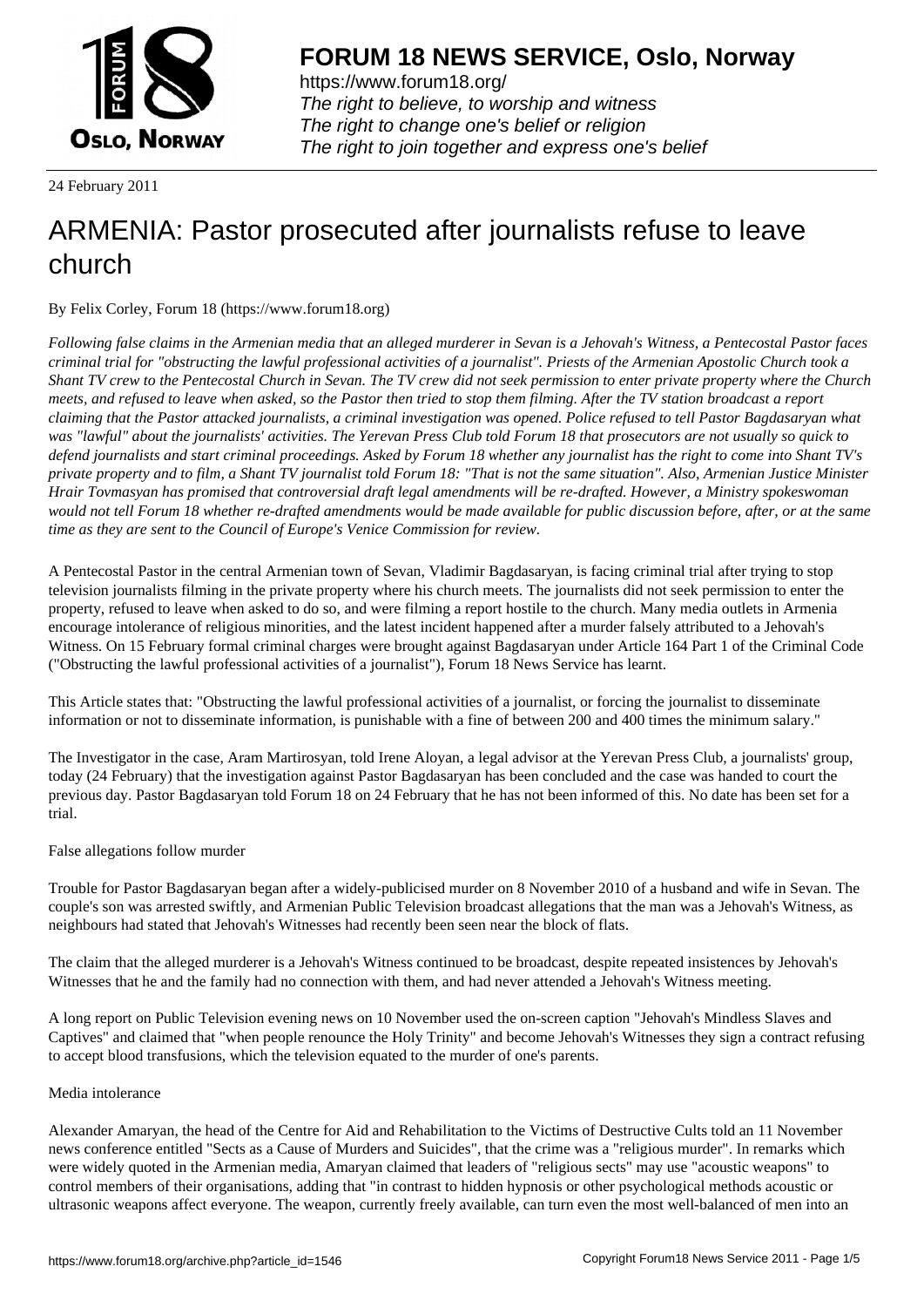Jehovah's Witnesses told Forum 18 from Yerevan that "several obviously biased televised reports about Jehovah's Witnesses" have been aired in the past, "mainly on the Shogaghat TV station." This TV station is run by the Armenian Apostolic Church. "But this recent coverage by far outweighs anything previously aired, both in magnitude and in negative/aggressive content."

Journalists forced their way onto private property

Pastor Bagdasaryan said that on 10 November, two local priests of the Armenian Apostolic Church brought two journalists from the private Shant TV station to the building in Sevan where his church meets. He said the building is owned privately by an individual church member. No services were going on at the time.

"Shant TV journalists Arpi Sukasian and Eduard Petrosyan entered our private property videotaping it without asking permission from the owner of the property, or showing their accreditation," Bagdasaryan told Forum 18. "A young lady standing by the entrance informed them that it was a private property and asked them to leave the building." However, they refused and asked her "disrespectfully" about her faith. Despite telling her that they had turned off the camera, they continued filming.

The two journalists then pushed their way up to the second floor and carried on filming there. The church member phoned Pastor Bagdasaryan, who soon arrived and once more asked them to leave, insisting that the building was private property and they had no right to film their without permission.

"Seeing that repeating myself didn't result in change of their actions, I had to cover the camera with one hand. With my other hand I held the journalist's arm, leading him towards the exit. Suddenly, the journalist began to cry out 'why are you hitting me, why are you hitting me?' when in fact, I was just inviting him out gently holding his arm." He said the two journalists still refused to leave and began raising their voices. Only while Pastor Bagdasaryan was in his office calling the police did they leave.

Swift official reaction to biased report

That evening, the journalists' filmed report was shown on Shant TV's Horizon programme, accusing the "aghandavorner [false believers]" of attacking journalists and obstructing them in their work.

Based on the news broadcast, the prosecutor of Gegharkunik Region, Vahram Margaryan, opened a criminal investigation against Pastor Bagdasaryan under Article 164 of the Criminal Code.

Pastor Bagdasaryan complained to Forum 18 that on 17 November 2010 and many times thereafter he was summoned to the Police Station for questioning without a written summons.

On 25 December 2010, Investigator Aram Martirosyan informed him that a criminal investigation case had been opened against him and that he needed to be questioned as a witness on the case. He said that "despite my and two other witnesses' written affidavits describing the illegal, provocative, and rude behaviour of the journalists", Investigator Martirosyan presented him with formal written charges under Article 164 Part 1 on 15 February 2011.

What was "lawful" about journalists' activities?

"Prosecutors ignored all the obvious facts," Bagdasaryan complained to Forum 18. "This leads me to conclude that this is an order from higher levels because people involved in this case implied to us that it was ordered from higher levels."

Pastor Bagdasaryan pointed out that the journalists were led to his church by priests of the Armenian Apostolic Church. "In the footage of the news the same priests and a government official were discussing the 'erosive deeds of aghandavorner [false believers]'. It is therefore not difficult to conclude who was behind this incident and who provided the means to accomplish it."

Bagdasaryan told Forum 18 on 17 February that police had refused to answer his question, when he asked what was "lawful" about the journalists' activities.

Officials of Gegharkunik Regional Prosecutor's Office in Gavar refused to put Forum 18 through to Prosecutor Margaryan on 18 February. All subsequent calls went unanswered. Reached on 18 and 24 February, Investigator Martirosyan refused to answer any of Forum 18's questions.

Forum 18 was unable to ask the Prosecutor's Office why they have not opened investigations against Shant TV or other media outlets under Article 226 of the Criminal Code ("Inciting national, racial or religious hatred"). This states that:

"1. Actions aimed at the incitement of national, racial or religious hatred, racial superiority or the humiliation of national dignity, are punishable with a fine of between 200 and 500 times the minimum salary, or with corrective labour for up to two years, or with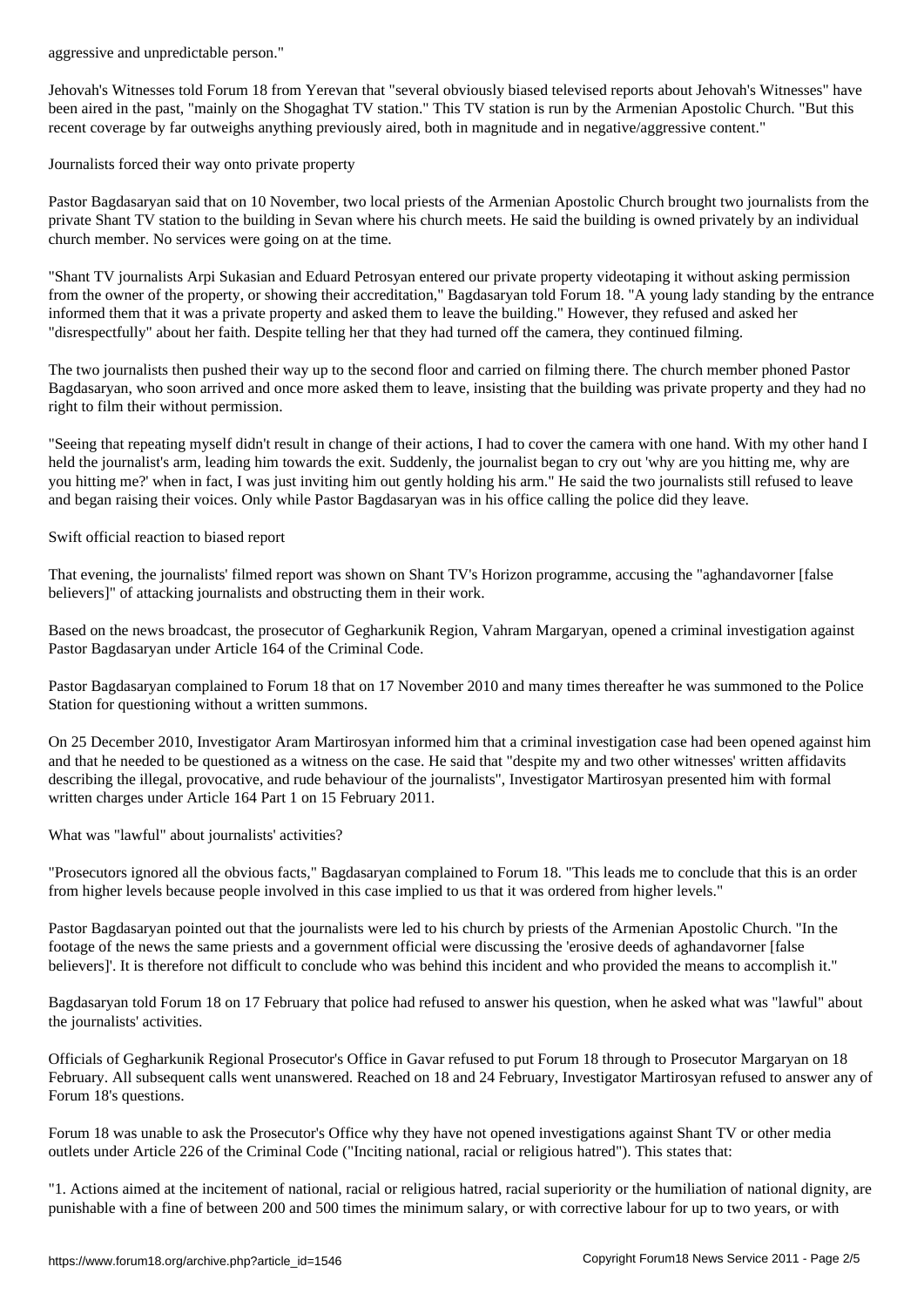- 2. The actions described in Part 1 of this Article committed:
- a.) publicly or by the mass media, with violence or the threat of violence;
- b.) by officials abusing their official position;
- or c.) by an organised group;

are punishable with imprisonment for between three and six years."

## Was Prosecutor biased?

Aloyan, who is legal advisor at the Yerevan Press Club, told Forum 18 that the Criminal Procedure Code allows prosecutors to lodge cases under Article 164 based on reports in the media. However, stressing that this was her personal opinion, she said prosecutors are not usually so quick to defend journalists and start criminal proceedings. She believes the fact that Bagdasaryan is a Protestant pastor and that the case revolves around a minority religious community may have been a factor.

Aloyan stressed that journalists need permission from owners of private property before being allowed to film there. "They don't have the right to do so unless they have this permission," she told Forum 18. She pointed out that the principle of inviolability of one's personal rights and are enshrined in Armenia's Constitution and Criminal Code.

## "That is not the same situation"

A staff member of Shant TV – who would not give her name – insisted that "no violation" had taken place in its journalists' activity. "Our journalists were doing their duty," she told Forum 18 from Yerevan on 23 February. Asked why the journalists had filmed on private property, despite being repeatedly asked not to and why her television station broadcast hostile remarks about a religious minority community, she responded: "You do not have correct information." However, she declined to say what information was incorrect.

Asked whether any journalist has the right to come into the private property of Shant TV and to start to film, she told Forum 18: "That is not the same situation." She did not explain in what way she thought it was different.

The Shant TV employee would not name the station's owner or chief editor, and would not provide any contact numbers for journalist Sukasian or cameraman Petrosyan. Despite repeated calls later on 23 and on 24 February, Forum 18 failed to reach either of them.

## Armenian Apostolic Bishop denies Church's involvement

Armenian Apostolic Bishop Markos Hovhanissian of Gegharkunik confirmed that two priests of his diocese had taken the Shant TV journalists to the Pentecostal Church in Sevan in November 2010. "However, they did not initiate the broadcast or take part in it," he insisted to Forum 18 on 24 February. "The journalists asked them to point out where members of other faiths meet. They did so and that was all. Our priests didn't incite the population against any faith."

However, Pastor Bagdasaryan pointed out to Forum 18 that the two priests not only brought the journalists directly from the block of flats where the murder had taken place to his church, but waited outside while they were in the building. The priests then took the journalists to the Apostolic Church in the town (which is still being built) to give an interview alleging that such "sects" teach people to kill their parents.

Pastor Bagdasaryan said he had asked the priests over the following days why they had brought the journalists to his church. "One told me that as the Jehovah's Witnesses have no property in the town and meet in homes, he brought them to us."

Asked whether he thinks the journalists or the priests initiated the hostile coverage, Pastor Bagdasaryan laughed. "It's impossible to be certain, but as they say, all roads lead to Rome."

## Jehovah's Witness bring case against TV

After their unheeded complaints to Armenian Public Television to retract publicly their allegations that the arrested son of the murdered couple was a Jehovah's Witness, the Jehovah's Witnesses lodged a suit against Public Television on 9 December 2010 with the Kentron and Nork-Marash Administrative Districts Court, as they told Forum 18. They are seeking a court order requiring Public Television to apologise for their "defamatory statements", issue a full retraction, and publish an unedited response from them.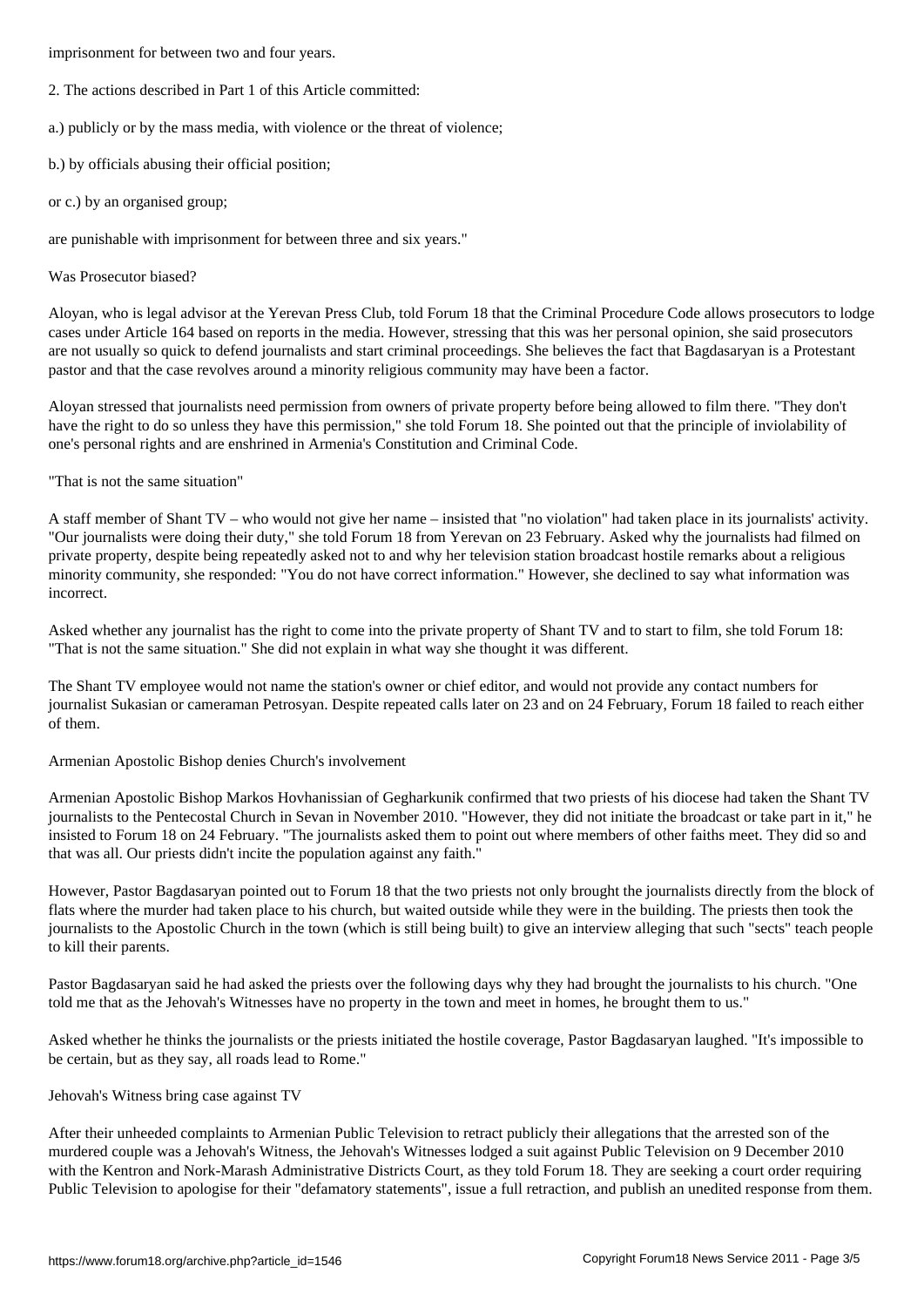also used derogatory and insulting expressions when referring to Jehovah's Witnesses," Jehovah's Witnesses complained. "One of the broadcasts suggested that viewers should resort to physical violence against the Witnesses, which has already fuelled violent attacks against them in some towns and cities in Armenia."

On 12 November 2010, in a statement posted on his office's website, the then Human Rights Defender Armen Harutyunyan called on the media to cease representing the accused as a Jehovah's Witness.

Jehovah's Witnesses told Forum 18 on 24 February that their suit has been accepted, but no court date has yet been set.

Armen Bagdasaryan, head of Public Television's Legal Department, denied that his station had done anything wrong. "When the Jehovah's Witnesses wrote to us, we broadcast that we had received their letter denying that the individual in the case was a Jehovah's Witness," he told Forum 18 from Yerevan on 24 February. "But they wanted more – they said our response wasn't enough and took us to court. That is where this will be resolved."

Bagdasaryan of Public TV told Forum 18 that the station had not offered the Jehovah's Witnesses the opportunity to take part in the programme and refute the serious accusations against them, but refused to explain why not. "They had every right to get in touch with us afterwards and they did so." He declined to discuss the specific allegations made in the 10 November 2010 programme attacking the Jehovah's Witnesses.

Armenian human rights defenders have told Forum 18 that media channels have in the past staged "debates" involving Jehovah's Witnesses, without giving them a fair chance to reply to accusations. This has led to an understandable reluctance on the part of Jehovah's Witnesses to accept invitations to take part in media programmes.

Controversial draft amendments being re-drafted

Controversial draft Amendments to the Religion Law, the Criminal Code, the Code of Administrative Offences and the Charity Law have still not been published in Armenian. However, Justice Minister Hrair Tovmasyan has promised that the 2010 draft proposals will be re-drafted taking account of the severe criticisms made of them and the existing Religion Law by a joint Council of Europe Venice Commission / Organisation for Security and Co-operation in Europe (OSCE) legal review (see F18News 20 January 2011 http://www.forum18.org/Archive.php?article\_id=1530).

Speaking at a roundtable in Yerevan on 17 February, organised by the Yerevan-based Open Society Foundations with the Collaboration for Democracy Centre and the Armenian Helsinki Committee, Justice Minister Tovmasyan promised a large audience of civil society activists, religious communities, local journalists and Venice Commission member Finola Flanagan that the proposals would be re-drafted to take account of the Venice Commission / OSCE criticisms.

Tovmasyan also promised that the re-drafted proposals would be made freely available for open public discussion in Armenia, and then sent to the Venice Commission for review.

Among the points Tovmasyan highlighted for re-draft were:

- avoiding defining proselytism or soul-hunting, as this may attack the right to share beliefs, but defining precisely what actions are prohibited;

- on the right to legal personality that unregistered religious activity should be permitted, that high minimum numbers of members to register a community should be avoided;

- that the actions of some members should not be a reason to liquidate entire communities, and that liquidation should be a final resort after other warnings and penalties have been exhausted;

- and that the state must respect the rights of parents to decide on the education of children in line with their own religion or beliefs.

He also noted that respecting the rights of the Armenian Apostolic Church was not a reason to restrict the rights to religious freedom of members of other religious communities.

Deputy Justice Minister Grigor Muradyan discussed "what should be in the draft amendments" to various laws on religion at the Ministry on 16 February with visiting Venice Commission representatives, Nora Sargsyan, an adviser to Minister Tovmasyan, told Forum 18 from Yerevan on 22 February. She said that "for the most part" the Venice Commission and Justice Ministry representatives agreed. "There was no substantial disagreement with the Venice Commission proposals," Sargsyan told Forum 18.

She said that Muradyan, as the Minister responsible for preparing legislation, would be overseeing work on a new draft, which would be prepared by civil servants of the Ministry. Sargsyan said her Ministry agreed to work with the Venice Commission "on a